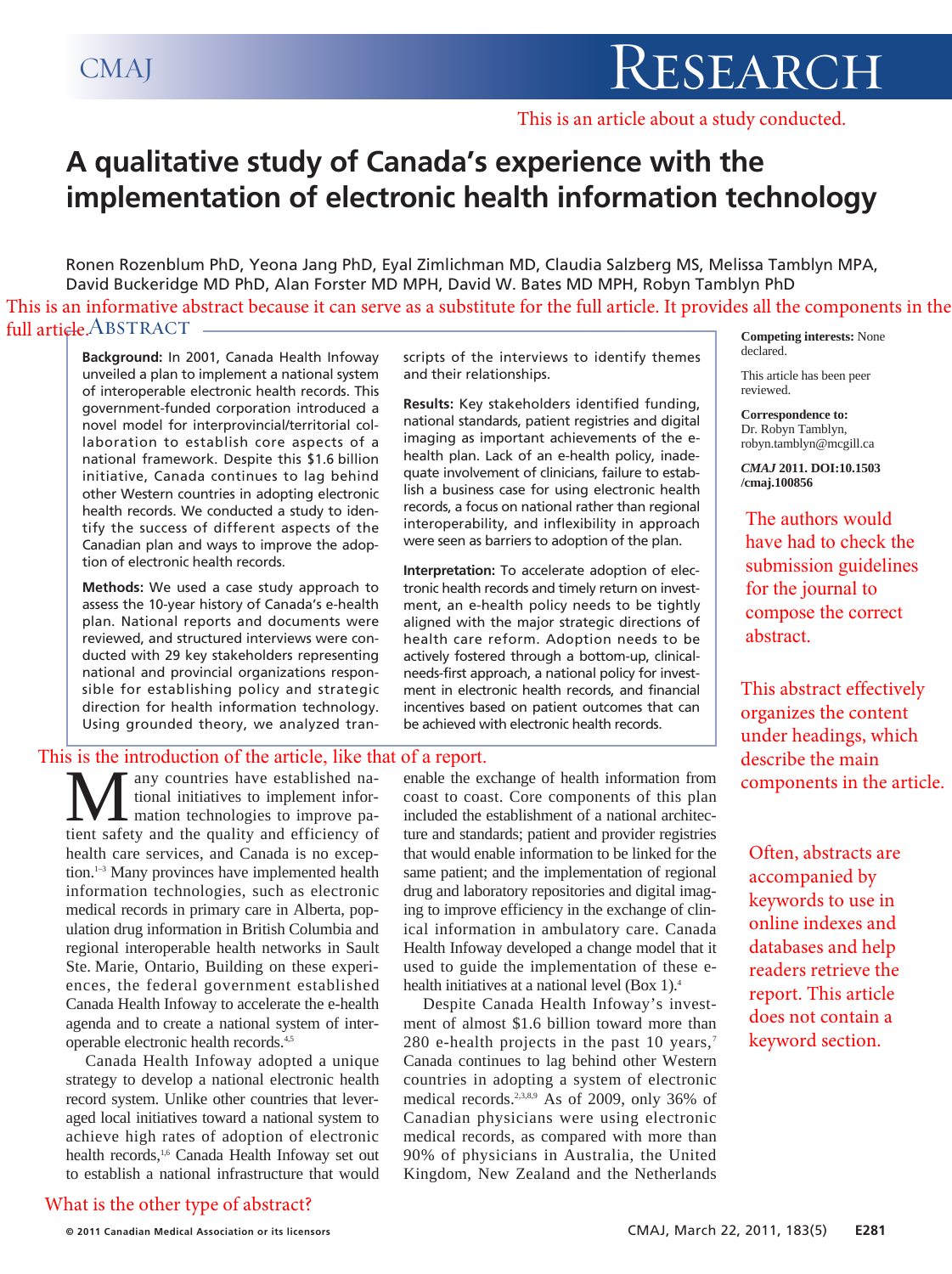(Figure 1). Given these international differences, we undertook this study to identify, from the perspective of policy and implementation strategy, the aspects of the Canadian e-health plan that succeeded, the aspects that were less successful and future directions to improve electronic health record adoption.

### **Methods**

## identifies what this section **Study design and population**

Body of the article.

This heading clearly

is about. This is part of the We used a case study approach<sup>10,11</sup> to assess the effectiveness of the Canada e-health plan and to identify ways of increasing adoption of electronic health records in Canada. Such an approach was used by Hendy and colleagues to assess the implementation of a national program for health information technology in the United Kingdom.12,13

> To conduct the case study, we reviewed Canada Health Infoway documents and interviewed representatives from national and provincial stakeholder groups. We purposively selected people who were responsible for leadership or policy or for information technology in their

## Main headings and subheadings are used effectively.

### **Box 1: Components and highlights of Canada Health Infoway's change model used to guide the implementation of a national** system of interoperable electronic health records<sup>4</sup>

#### **Leadership**

- Adopted a shared governance model with the provinces and territories to ensure continued collaboration and accountability.
- Implemented a co-investment model with the jurisdictions to leverage \$1.6 billion in federal funding.

#### **Approach**

- Created a single architecture for the country, based on a data-sharing approach aimed at linking local clinical systems with regional and provincial registries to create a longitudinal electronic health record that would be accessible to the clinician at the point of care. The architecture was used as a reference model for investment decisions.
- Used gated funding (the release of funds in accordance with performance benchmarks) to reduce financial risk and increase motivation for the jurisdictions to deliver projects on time and on budget.
- Linked project funding to the use of standards to support interoperability.
- Consolidated the efforts to establish national e-health standards into a single organization that involved all key stakeholders to accelerate adoption.

#### **Implementation**

- Established preferred pricing agreements with vendors; encouraged the use of commercial solutions and the replication of the same solutions across jurisdictions to help reduce risk and cost.
- Engaged professional associations as part of change management to accelerate adoption and use of e-health solutions by individual clinicians.

### **Benefits**

• Developed a structured approach to measure the return on investment; benefits would be measured against the savings of \$6 to \$7.6 billion expected from improvements in patient safety and quality and effectiveness of health care delivery.

organization from four stakeholder groups that are influential in the adoption of electronic health records: national and provincial agencies responsible for health information technology; quality/safety and public health agencies; health professional associations; and vendors of health information technology.

Because the provinces and territories are ultimately responsible for the implementation of electronic health records, we included leaders in e-health policy and implementation from three provinces that varied in the extent of implementation: Alberta, the most advanced; Ontario, the least advanced; and British Columbia, in the middle.14 Vendors and national and provincial leaders responsible for the implementation of health information technology were identified with the assistance of Canada Health Infoway. The chief executive officers of health professional associations and of quality/safety and public health agencies were asked to participate or identify the most appropriate leader of health information technology in their organization. Because physicians and pharmacists were the primary groups involved in the Canadian ehealth plan, we limited the health professional associations to these two groups.

We identified 32 potential representatives of national and provincial stakeholder groups, a similar number as that used in prior studies of the implementation of national e-health plans.<sup>12,13,15</sup>

### **Questionnaire development and administration**

Based on prior research,<sup>12,13,16–18</sup> a semistructured questionnaire was constructed to assess factors from seven domains that might influence adoption of electronic health records: technical infrastructure and standards; interoperability; vendor engagement; financial incentives; facilitators and barriers to adoption; potential benefits in improved patient safety and effectiveness of health care delivery; and public health. The questionnaire solicited the participant's perceptions of the importance of each domain, facilitators and barriers to adoption, and future directions. A copy of the questionnaire is available in Appendix 1 (www.cmaj.ca/cgi/content /full/cmaj.100856/DC1).

For this study, the term "health information technology" was used to represent both electronic health records<sup>19</sup> and electronic medical records.<sup>19</sup>

Potential participants were contacted by email and telephone. Those who consented to participate were sent a copy of the questionnaire before the scheduled interview. Three of us (R.R., E.Z., M.T.) conducted the interviews by telephone. They were recorded and transcribed with the consent of the informants.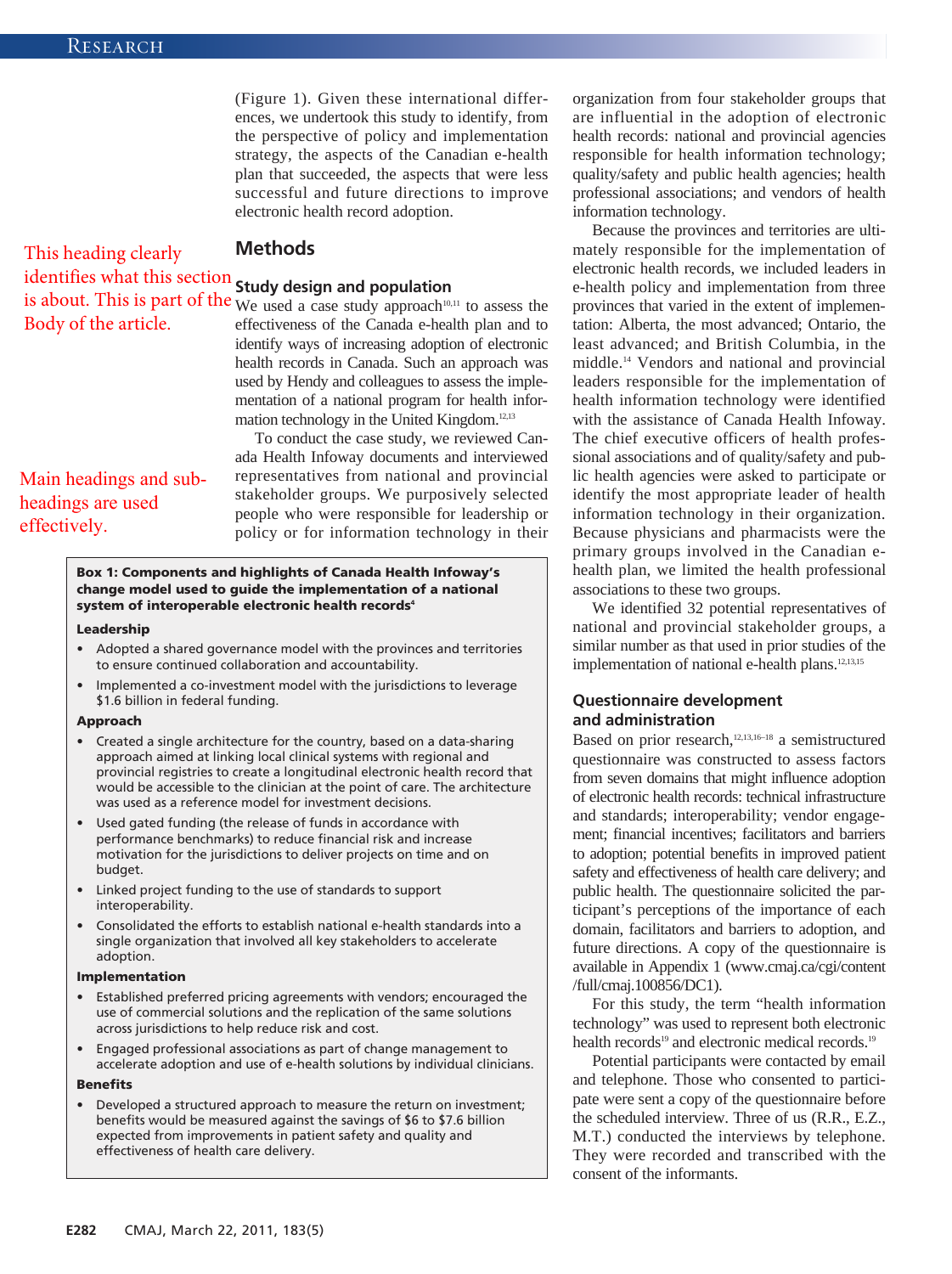### **Data abstraction**

We used the grounded-theory approach, $20$  a technique used in similar studies for analyzing qualitative data, $12,13,15$  to analyze the transcripts. The analysis was done with the aid of ATLAS.ti software (ATLAS.ti GmbH, Berlin, Germany). Transcripts were coded to extract common concepts. Through iterative readings and discussion of the transcripts by three of us (R.R., E.Z., C.S.), a list of coded concepts was developed to characterize the factors that influence adoption of health information technology. Codes were then grouped to delineate emerging themes and their relationships. We masked identifying information in excerpts from the interview transcripts to protect the confidentiality of the participants.

The McGill University Institutional Review Board approved the study design.

### **Results**

Overall, 29 of the 32 selected representatives agreed to participate. Nine of the participants represented national or regional agencies responsible for health information technology, seven were from health professional groups, eight represented safety/quality and public health agencies, and five were from the vendor community.

Several aspects of Canada's e-health plan were viewed as successful (Box 2). Participants highlighted the benefits of having a comprehensive national approach to the standards for health information technology that set the foundation for interoperability in the future and that established a framework for collaboration across provinces and territories. A national organization was viewed as a way to help establish a coordinated approach to lobbying for political support. The release of funds in accordance with performance benchmarks (gated funding) was also a feature of the Canada Health Infoway plan that was seen as an enabler of provincial buy-in and commitment. In terms of clinical applications, digital imaging was viewed as the most successful, providing benefits for patients and reductions in cost.

Participants identified two main aspects of the e-health plan that were viewed as less successful. The first related to the absence of an e-health policy that would foster effective strategies for adoption by clinicians. The second related to the implementation of the national infrastructure for electronic health records.

Regarding the first aspect, participants commented that the direction and priorities for the ehealth plan needed to be aligned with the clinical and business needs of clinicians and the health care system through greater engagement of policy-makers (Box 3). Canada Health Infoway was seen as a funding agency, not a policy-setting body. The lack of a national policy or harmonized provincial policy to guide investment and adoption was seen as a problem.

Moreover, inadequate attention to clinicians, the key users of electronic health records, was viewed as a critical ingredient missing from the e-health vision (Box 3). To accelerate adoption, participants identified four key requirements:



**Figure 1: Proportion of physicians in seven countries who were using electronic health records in 2006 and 2009.2,3**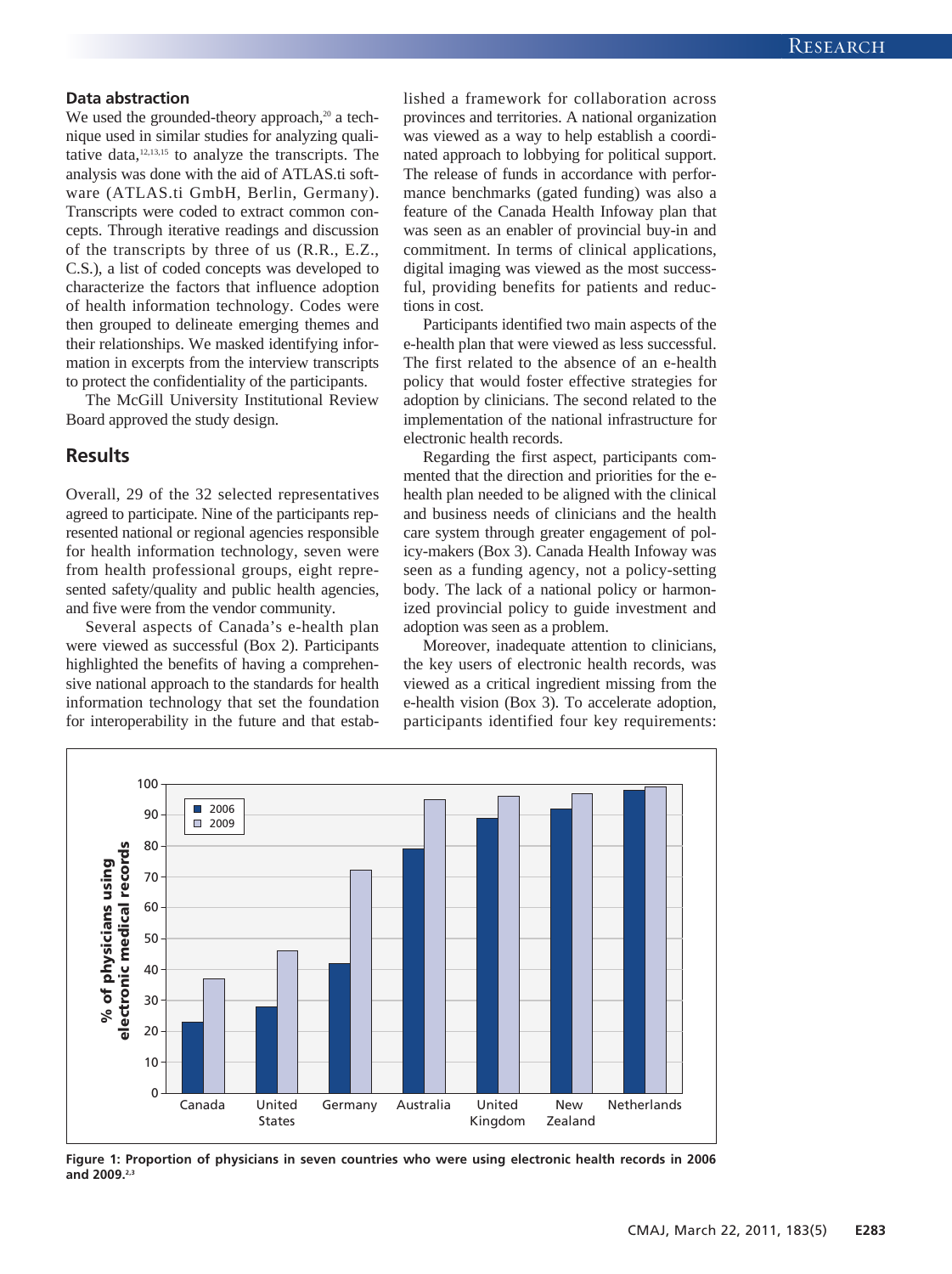meaningful engagement of clinicians; coordinated leadership and investment in electronic health records across the country in conjunction with provincial, professional and regulatory authorities; a revised payment model that would provide financial incentives based on patient outcomes that can be achieved with the use of electronic health records; and a focus on technology that would improve the value of health care.

Regarding the second aspect of the e-health plan viewed as being less successful, participants

**Box 2: Aspects of Canada Health Infoway's e-health strategy that were viewed as successful by participants**

- **A comprehensive strategy that defined a national approach to the infrastructure and standards of health information technology (HIT) that will allow for interoperability across jurisdictions in the future**
	- "One of the better things Canada Health Infoway has done is set a common architecture for creating interoperable electronic health record, across all the jurisdictions ... and the different sectors of the healthcare system." — Health professional group, respondent 5
	- "I think that one of [Canada Health Infoway's] biggest successes would probably be around their architecture work … the understanding of what, where that sort of master architectural plan for the future will be, and how to get the pieces fitting into that architectural plan." — HIT agency, respondent 7
- **A framework that coordinated and brought provincial HIT planning together, thereby promoting collaboration and sharing of ideas and strengthening provincial purchasing power**
	- "[Canada Health Infoway] created a way to bring people together to start to talk about this common agenda." — Health professional group, respondent 1
	- "[Canada Health Infoway] definitely accelerated and provided some capabilities to reduce purchasing cost through collaborative bargaining through an organization that would have, essentially, a bigger stick than individual hospitals, purchasing equipment by themselves, so I think that they were able to push the cost down." — Health professional group, respondent 2
- **Successful lobbying for HIT, and acquisition of political and financial support**
	- "A second thing that [Canada Health Infoway] did was brought financial resources. One of the things that have always been a challenge is that even the really well-intentioned people could not get the budget and could not get the funding to go after it and to do it. So the Infoway money has certainly been an injection from that perspective." — HIT vendor, respondent 2
	- "... [Canada Health Infoway] were smart enough to get and secure some very sizable financial resources to support the initiative." — Health professional group, respondent 3
	- "[Canada Health Infoway] can leverage the money so that they encourage the investment in health information technology." — HIT agency, respondent 1
- **Digital imaging technology and provincial patient registries are the most successful HIT applications**
	- "I think the very fact that PACS systems [picture archiving and communication systems] got put in did create a certain amount of momentum for e-health." — Health professional group, respondent 4
	- "The third thing would be facilitation by Canada Health Infoway of the client registry activity in various provinces and that includes Enterprise Master Patient Index. ... Canada Health Infoway really helps facilitate that on a national scale." — HIT agency, respondent 2

commented that stronger leadership was needed to implement national standards to address the challenges of migrating away from existing legacy systems (Box 4). Moreover, the stakeholders reported that the Canada Health Infoway blueprint needed to be less top-down, and more flexible and adaptive to accommodate changes in technology and feedback from implementation experiences. Although participants believed that national and even international standards were highly desirable, there was consensus that national interoperability was not a priority. Instead, they suggested that efforts be devoted to achieving effective regional interoperability both to support clinical adoption and to increase the speed of implementing systems to support the continuum of care. Moreover, there were concerns that Canada Health Infoway was unreasonably ambitious in its attempts to attain national interoperability when stakeholders considered regional interoperability to be more important, less expensive and easier to implement.

### Interpretation article where the authors discuss This is a part of the Body of the

their interpretation of the results.<br>We identified important achievements of Canada Health Infoway's e-health plan. These successes included funding, national standards, patient registries and digital imaging. We also collected respondents' perspectives on why Canada may be lagging behind other countries in the adoption of electronic health records. Low rates of adoption were attributed to the lack of meaningful engagement of clinicians; poor alignment of the e-health plan and implementation strategy with the clinical and business needs of clinicians and the health care system; lack of flexibility in incorporating change; and a focus on national rather than regional interoperability.

A key finding that emerged was the absence of an e-health policy to align the investment in information technology with the priorities of the health care system and of health care providers in order to accelerate adoption and achieve early return on the investment. In non-health sectors, past failures and suboptimal rates of return from investment in information technology have been attributed to poor alignment of priorities with corporate objectives and strategies;<sup>21</sup> this problem also appears to exist in the health sector. $22,23$  In most Western countries, health care systems face common challenges: improving patient safety, establishing better models for the management of chronic diseases, and engineering sustainability of the health care system in the face of escalating costs.24–26 In Canada, the vision of creating a national system of interoperable electronic health records that could be accessible coast to coast to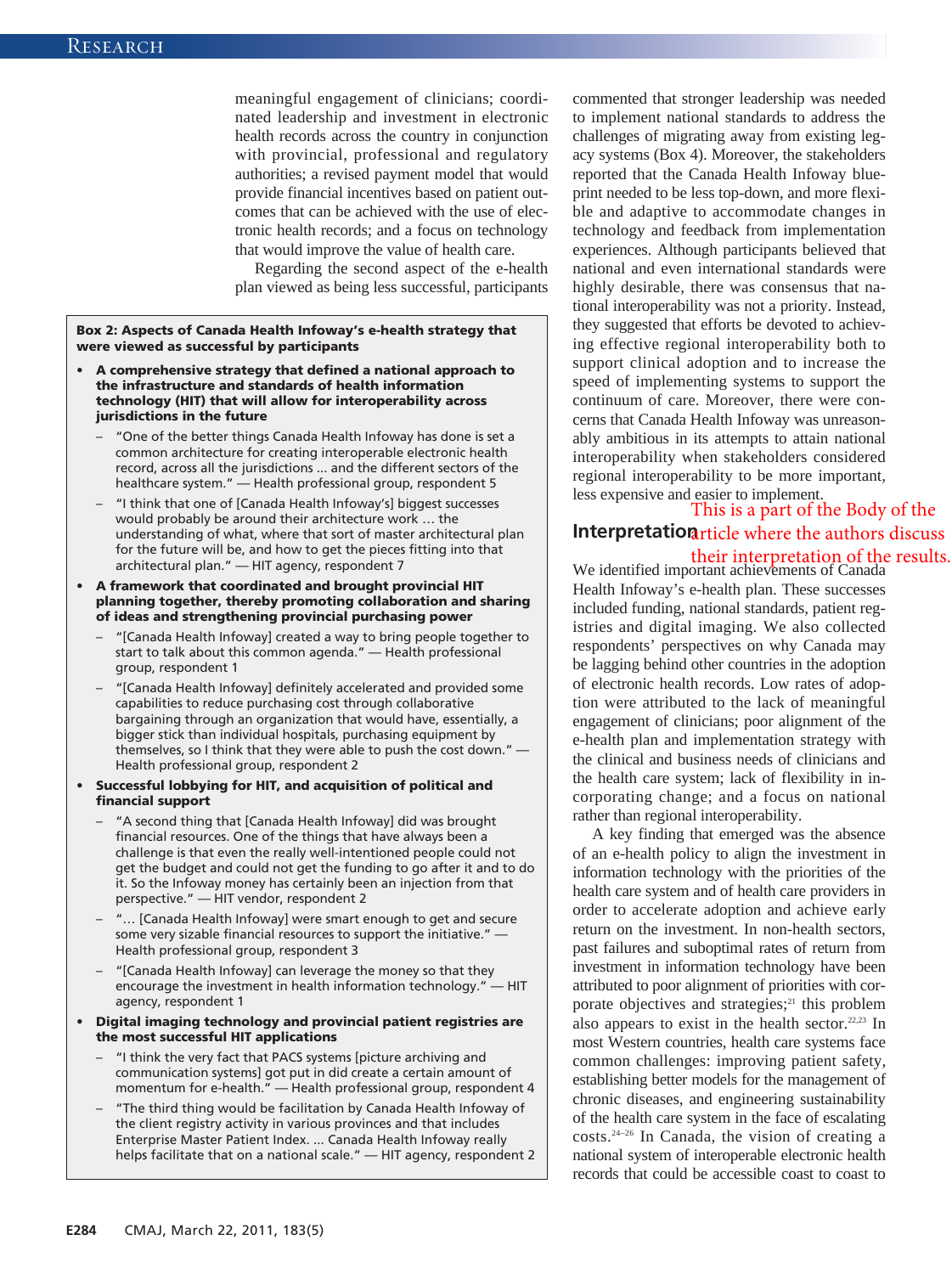deliver care has no immediate impact on any of these challenges. Indeed, most health care is rarely delivered outside provincial jurisdictions, which manage the health care system.<sup>27,28</sup>

The infrastructure established by Canada Health Infoway arguably provides an essential foundation for both local and interprovincial exchange. The foundation thereby offers synergies in investment and standardization in processes. Participants reported their belief in an architectural blueprint, national standards and registries as necessary components of the ehealth plan. However, the implementation of these aspects of the infrastructure alone are not sufficient to gain the improvements in patient safety and in quality and efficiency of health care services expected with health information technology. Institutions such as Kaiser Permanente<sup>29</sup> and the US Veterans Administration,<sup>30</sup> which have established successful systems of electronic health records, have stressed the importance of also addressing the requirements of clinicians and patients. As highlighted in a recent editorial,<sup>31</sup> Canada's e-health plan has not yet addressed issues around key components needed for clinicians to actually use electronic health records in the delivery of care. Indeed, key components such as problem lists, clinical notes and computerized decision-support were not in the ehealth investment plan.

An overly "top-down" approach and insufficient engagement of clinicians were aspects con-

### **Box 3: Future directions proposed by participants that were related to Canada's e-health policy and adoption of electronic health records**

### *E-health policy*

- **Canada's e-health plan needs to be driven more by policy related to expected benefits for patients and providers than by technological solutions**
	- "I think policy should dictate or provide the parameters. Policy has a great significant impact on [health information technology (HIT)] infrastructure, simply because I think the business needs, or clinical needs, always need to drive the technology solution." — Regional HIT agency, respondent 3
	- "When Canada Health Infoway got set up (and it was set up to implement, it was not a policy body), our federal health ministry at that time decided to downtool on the policy stuff. So, we have basically had a policy vacuum in this country for about eight years. We're doing more policy work out of [our organization] than anybody else. But, quite frankly, it should be national." — Health professional group, respondent 1
	- "HIT is solving a legitimate business need: a hospital or a doctor doesn't put in a computer system because it pleases the government. They put in the computer system because they have a business need for it." — HIT vendor, respondent 2
	- "What's the benefit to me as a physician to have an [electronic medical record]? … Am I going to be able to give better care to my patients? Am I gonna be able to see more patients?" — HIT vendor, respondent no. 1 [in relation to questions asked by physicians]
	- "At the end of the day, the success of these systems is whether or not they're essentially being used by clinicians. Therefore, if the clinician does not see value, if the clinician does not see how this can help him or her deliver care to their patients, these tools are simply not going to be used." — Health professional group, respondent 3

#### *Improving adoption of electronic health records*

#### • **More meaningful engagement of clinicians is needed to ensure clinical utility to increase adoption**

- "It's a fundamental belief of mine that, if clinicians are engaged early on in a project, then the user community will guide the development of systems in a way that ensures that those systems are clinically useful. And Infoway never really worked to create an engaged user community that would drive investment decisions." — HIT vendor, respondent 4
- "If you haven't got the end users involved and they are not driving adoption it just isn't going to happen." HIT vendor, respondent 3
- "I'll give you an example. In our jurisdiction, we have developed an entire solution for laboratory systems on which we've spent \$120 million but we have not properly involved all the end users. So, we are seven or eight years in, and this system is still not fully implemented." — HIT agency, respondent 4
- **Investment in the promotion and implementation of electronic health records in collaboration with the regulatory and professional organizations is needed**
	- "I think one area that should have been funded in some way, earlier, is the electronic medical record strategy for each of the provinces. … Even at this point in time, there's still a large piece of information that's missing from electronic health record strategies in every province." — HIT agency, respondent 7
- **To increase patient benefits, payment models and incentives to promote adoption of electronic health records should be based on patient outcomes that can be achieved with electronic health records**
	- "I happen to have done some work for the New Zealand government and spent some time down there, and they're much more focused on the outcomes. So, uh... and the only way to get to those outcomes is to have an EMR [electronic medical record]. But, what they're paying the doctors for and what they're incenting them on is getting the outcomes." — HIT vendor, respondent 3
	- " … in countries like the UK, there were incentives … you know, targets, that if the physician was able to achieve those targets, there would be money coming back to support the physician or whatever, and obviously, the only way to track those targets or to identify the targets and track and report them, would be having a system." — Health professional group, respondent 3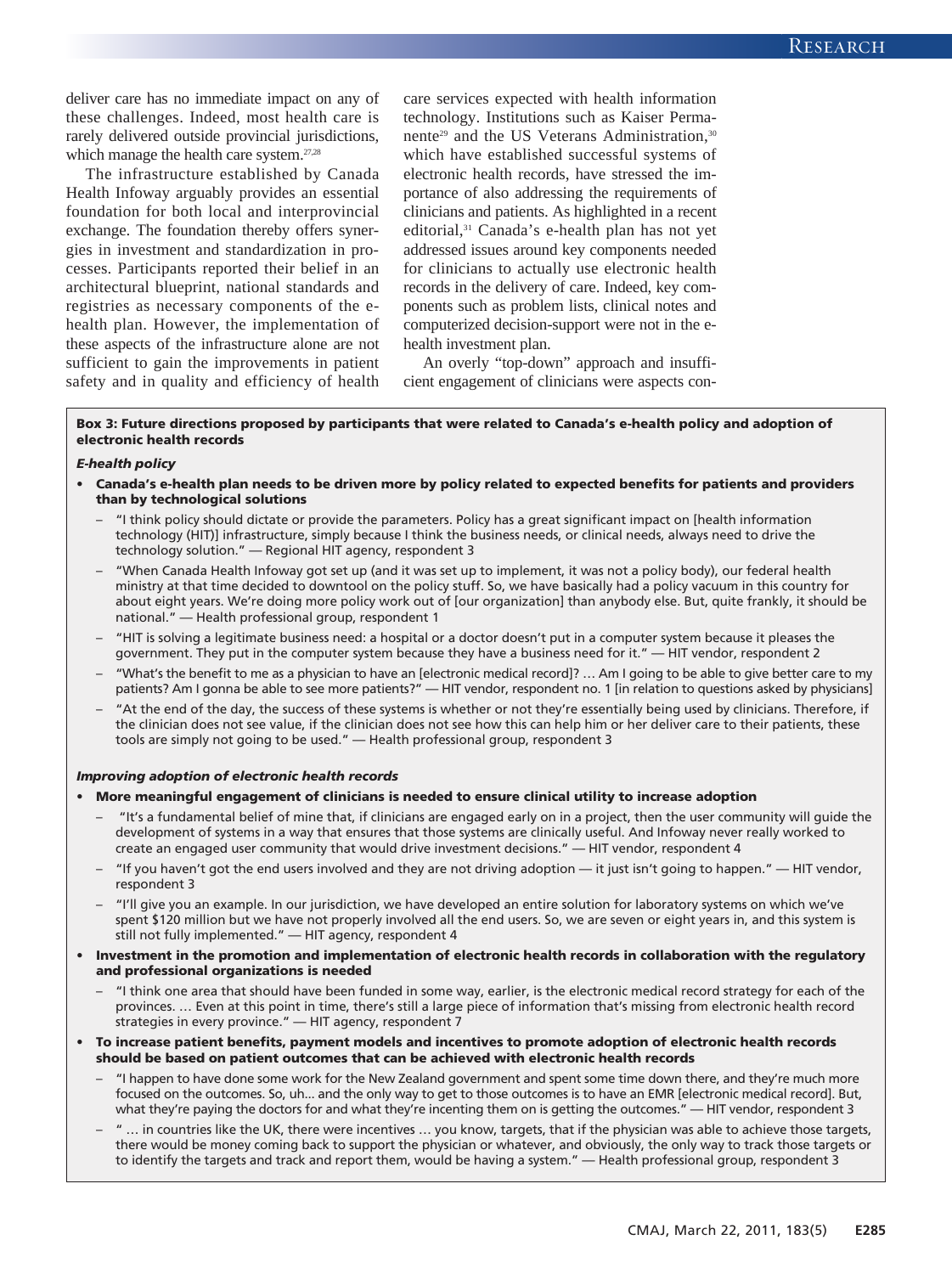sidered by our participants, as well as by other Canadian critics,<sup>31-33</sup> to have contributed to low adoption rates. Although a "top-down, technical, architecture-first" approach may eventually lead to the same outcome as a "bottom-up, clinicalneeds-first" approach would, the top-down approach was considered to be too slow, expensive and inefficient by some of the participants. Stakeholders involved in implementing the National Programme for IT (NPfIT), the national electronic health record system in the United Kingdom, expressed similar sentiments. $12,13$ Despite many early successes, NPfIT now faces serious challenges.<sup>13</sup> Even though there is support for a national system in the United Kingdom, health care trusts, which are responsible for managing health care delivery, believe they have other more pressing priorities.<sup>13</sup> Delays in

**Box 4: Future directions proposed by participants that were related to the national infrastructure for electronic health records**

- **Strong leadership and structure is needed to engage stakeholders, build consensus, implement the e-health plan and get clinicians to adopt electronic health records**
	- "I think here is where you need very strong leadership in order to ensure that the provincial bodies are adopting lab standards, drug standards, etc., according to the same playbook. And, I think the resistance that we've had has obviously been the investment in legacy systems and the ability to transform those legacy systems into what is becoming an accepted norm around standards." — Health professional group, respondent 2
- **Architecture and standards need to be adjusted to incorporate insights from implementation experiences and technology changes**
	- " … the blueprint [Canada Health Infoway] developed, which is six or seven years old now, is too rigid. They developed something that wasn't designed to be flexible. And, as the system evolved, and as we developed insights on how [health information technology (HIT)] should be implemented, adopted and used, the blueprint was not able to adjust flexibly enough to allow for those changes." — Health professional group, respondent 2
- **National interoperability is not a priority; interoperability needs to focus on the implementation of more rapid methods of supporting the continuum of care locally**
	- "[Provinces] have different priorities. So, here, you have a clash of all these architectures and standards and directions, and where the need, most of the need, at least 80% (and I've been told even higher) is really just local. And if we can solve the local problem, then we get a lot of value for the money, and *then* we can start to figure out how to hook the rest of these things together. I believe by using a local solution like that, we believe, you can solve about 80% of the problem for about 20% of the price, instead of trying to get the perfection and the centralized solutions that are going to be extremely difficult to do." — HIT agency, respondent 6
	- "I think we are too worried about interoperability across the entire health care system. … I would argue that health regions need to have interoperability first." — HIT vendor, respondent 4
	- "Interoperability, based on leveraging existing investments, to me is a very achievable one, and very significant. The political paymasters, for example, still believe that the investments made in multiple disparate systems are wasted because systems cannot talk to one another. So, we have a major challenge here, in addition to the technology issues, we have major political issues." — HIT agency, respondent 5

achieving return on investment and benefits with information technology in health care can jeopardize the entire endeavour.

A relatively novel approach that addresses the challenge of return on investment tied to key clinical outcomes has been taken by the US Office of the National Coordinator for Health Information Technology. Using models such as those proposed by Bodenheimer and colleagues for the management of chronic diseases<sup>34</sup> and by Bell and colleagues for improving drug safety,<sup>35</sup> and using a scientifically robust investigation, the US Office of the National Coordinator for Health Information Technology has specified a list of requirements for clinically meaningful use, functions and features of electronic health records that will contribute to improved patient safety and better outcomes with management of chronic diseases.36 Coupled with appropriate financial incentives based on patient outcomes, it is anticipated that the \$19 billion invested in the US e-health plan has the potential to produce an earlier return on investment than the Canadian approach has.<sup>37</sup>

Three recommendations to improve adoption of electronic health records emerged from our study: investment in the implementation of electronic health records as a priority; more effective engagement of clinicians and other health care providers; and financial incentives based on patient outcomes that can be achieved with the use of electronic health records.

Canada Health Infoway's approach was to build the infrastructure and then let the provinces and territories implement applications that use this infrastructure. This plan stopped short of a coordinated national policy for adoption of electronic health records, such as the UK strategy<sup>6</sup> that established a national framework for investment and business case development. In addition, Canada's e-health plan was not crafted to support the strengths of local innovation and development. The need to have technology that can be responsive and adaptive to local needs appears as a common thread in successful implementation strategies, both in health care and in other sectors.<sup>22,23,38,39</sup>

Engaged clinicians and responsive e-health systems allow early "quick wins" to be established. Clinicians can identify features that improve clinical efficiencies, such as the refilling of complex prescriptions,6,40 the retrieval of laboratory test results and graphing results over time,<sup>41</sup> and the generation of patient lists (or reminders) for preventive care (i.e., a "bottom-up" approach).<sup>42</sup>

A successful strategy for achieving high adoption rates that a number of nations share involves two key initiatives: the expansion of proven deployments of prototypes of electronic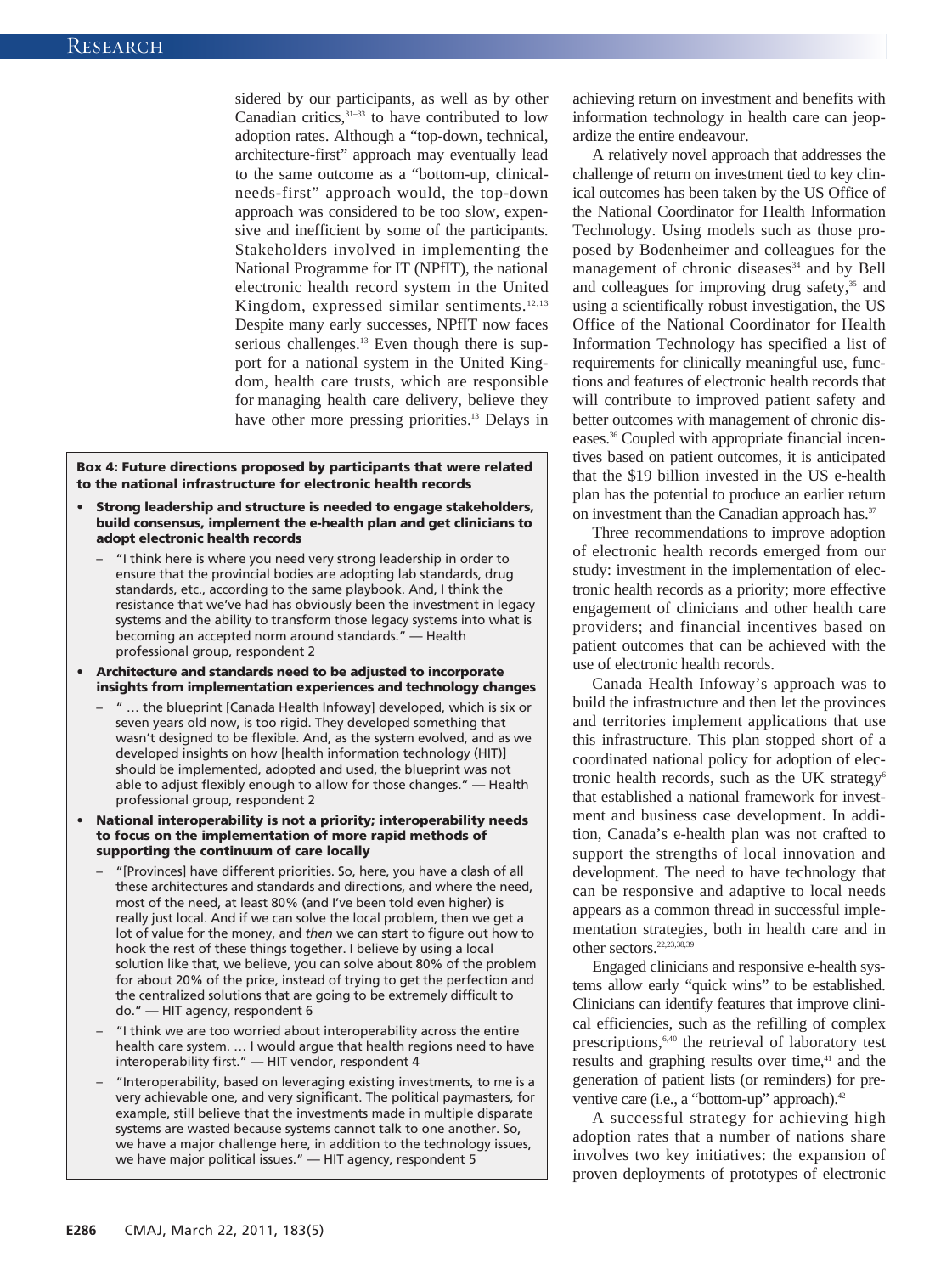health records, and the establishment of national policies for investment in electronic health records and for financial incentives tied to patient outcomes.2,6,8,41,43,44

Lastly, there was consensus among the participants that a process is needed to update the architecture and standards of the e-health plan on a continual, timely basis, and to provide guidelines and tools to manage this evolution. In addition, effective strategies for closing the gap be tween national standards and existing legacy systems were identified as a challenge in implementing the e-health system by our participants as well as by others in the United Kingdom $12,13$ and in Canada.<sup>32,33</sup> In other business sectors outside of health care, heterogeneous technical environments are managed through various integration technologies and analytical approaches to guide the timing and extent of standardization.38,45 Effective use of strategies and best practices from other industries could help to reduce the risk of developing specialized, costly solutions that are unique to health care.

#### **Limitations**

The insights gained from the participants in our study provide salient recommendations for future directions. However, the themes that emerged may not be representative of all of the stakeholder groups represented. Also, we were unable to assess whether the participants' views varied across provinces or between stakeholder groups. Such differences may be relevant in understanding why some provinces have been more successful than others in implementing health information technology.

Our study focused on the policy and implementation framework established by senior leadership to enhance the adoption and use of electronic health records. Future research should focus on the expectations and experiences of health care professionals and patients, because their perspectives will inform and enrich the development of effective methods to enhance adoption.

### **Conclusion**

Canada has implemented a national strategy for interoperable electronic health records by establishing a model for successful interprovincial collaboration on core aspects of a national framework. Looking forward, Canada needs to establish an e-health policy to guide the implementation of health information technologies to address the major strategic priorities of health care reform — improvements in patient safety, management of chronic diseases and sustainability of the health care system — and to promote the adoption of electronic health records and exchange of clinical data to address these challenges.

To achieve these objectives, policies are needed (a) to facilitate timely sharing of clinical information between health care providers in all settings, including community, hospital, long-term care facilities and home care; (b) to make personal health records and self-management tools accessible; (c) to support electronic communication between providers and members of interdisciplinary teams; (d) to establish incentives for the use of reminders for preventive care and for the use of comparative quality indicator assessment and reporting; (e) to facilitate the development of point-of-care, evidence-based clinical decisionsupport methods for personalized health care; (f) to enable reimbursement for e-visits; and (g) to reform the payment model to include financial reimbursement based on patient outcomes that can be achieved with the use of electronic health records. To foster innovation, policies are needed to support research and translation of successful regional initiatives (i.e., a "bottom-up" approach).

To increase adoption of electronic health records, strong clinical and administrative leadership will be needed, as will a cadre of clinicians trained in medical informatics to bridge the gap between information technology and health care. The creation of a chief provincial clinical information office is one approach that could be used to engage clinicians in the establishment of priorities for investment in health information technology, the development of clinically meaningful criteria for use of electronic records, and the construction of the business plan for computerization of primary care practices and community-based care.

#### **References**

- 1. Rich P. IT in general practice: a 10-country comparison. *Future* Pract 2006;21-23. Available: www.cma.ca/multimedia /CMA/Content\_Images/Inside\_cma/Future\_Practice/English /2006 /November/IT\_in\_general\_practice.pdf (accessed 2010 Dec. 13).
- 2. Schoen C, Osborn R, Doty MM, et al. A survey of primary care physicians in eleven countries, 2009: perspectives on care, costs, and experiences. *Health Aff (Millwood)* 2009;28:w1171-83.
- 3. Schoen C, Osborn R, Huynh PT, et al. On the front lines of care: primary care doctors' office systems, experiences, and views in seven countries. *Health Aff (Millwood)* 2006;25:w555-71.
- 4. *Canada's health infostructure*. Ottawa (ON): Health Canada; 2010. Available: www.hc-sc.gc.ca/hcs-sss/ehealth-esante /infostructure /index-eng.php (last accessed 2010 Dec. 13).
- 5. Health Canada. *Canada e-health 2000 from vision to action 2000*. Ottawa (ON): Office of Health and the Information Highway, Health Canada; 2000. Available: www.hc-sc.gc.ca/hcs-sss /pubs/ehealth-esante/2001-vision-action-article/index-eng.php (last accessed 2010 Dec. 13).
- 6. Protti D, Wright G, Treweek S, et al. Primary care computing in England and Scotland: a comparison with Denmark. *Inform Prim Care* 2006;14:93-9.
- 7. Canada Health Infoway. *Building a healthy legacy together*. Toronto (ON): The Infoway; 2008. Available: www2.infowayinforoute .ca /Documents /ar /Annual\_Report\_2008-2009\_en.pdf (last accessed 2010 Dec. 13).
- 8. Jha AK, Doolan D, Grandt D, et al. The use of health information technology in seven nations. *Int J Med Inform* 2008;77:848-54.